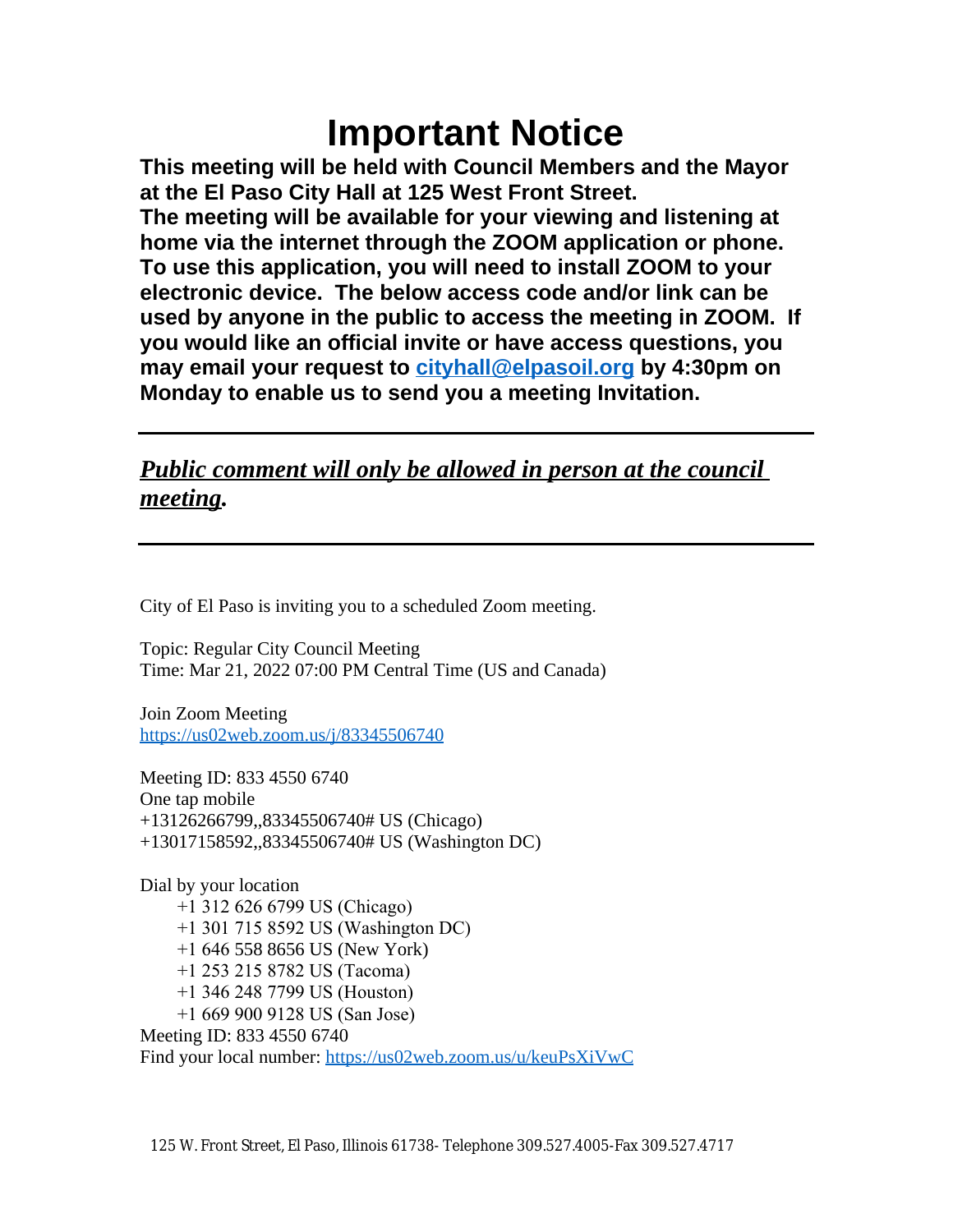CITY OF EL PASO CITY COUNCIL MEETING AGENDA El Paso City Hall 125 West Front Street Monday March 21st, 2022 7:00 PM

**1. Call to Order:**

#### **2. Pledge of Allegiance:**

**3. Roll Call:**

| <b>JW Price</b>               | Mayor           |
|-------------------------------|-----------------|
| <b>Thad Mool</b>              | Ward I          |
| <b>Will Moore</b>             | Ward I          |
| <b>Alex Brucker</b>           | Ward II         |
| Mary Ellen Kilpatrick Ward II |                 |
| Jenny Staulcup                | Ward III        |
| <b>Brandon Barker</b>         | <b>Ward III</b> |

#### **4. Approval of Agenda:**

#### **5. Consent Agenda:**

- A. Consideration and approval of the minutes for the March 7<sup>th</sup>, 2022 City Council Meeting.
- B. Consideration and approval of the minutes for the March 7<sup>th</sup>, 2022 City Council Work Session.
- C. Consideration and approval of minutes for the March  $10<sup>th</sup>$ , 2022 Zoning Board Meeting.
- D. Consideration and approval of the Register of Bills from March 8<sup>th</sup> to March 21<sup>st</sup>, 2022.
- E. Consideration and approval of the Treasury Report for February 2022.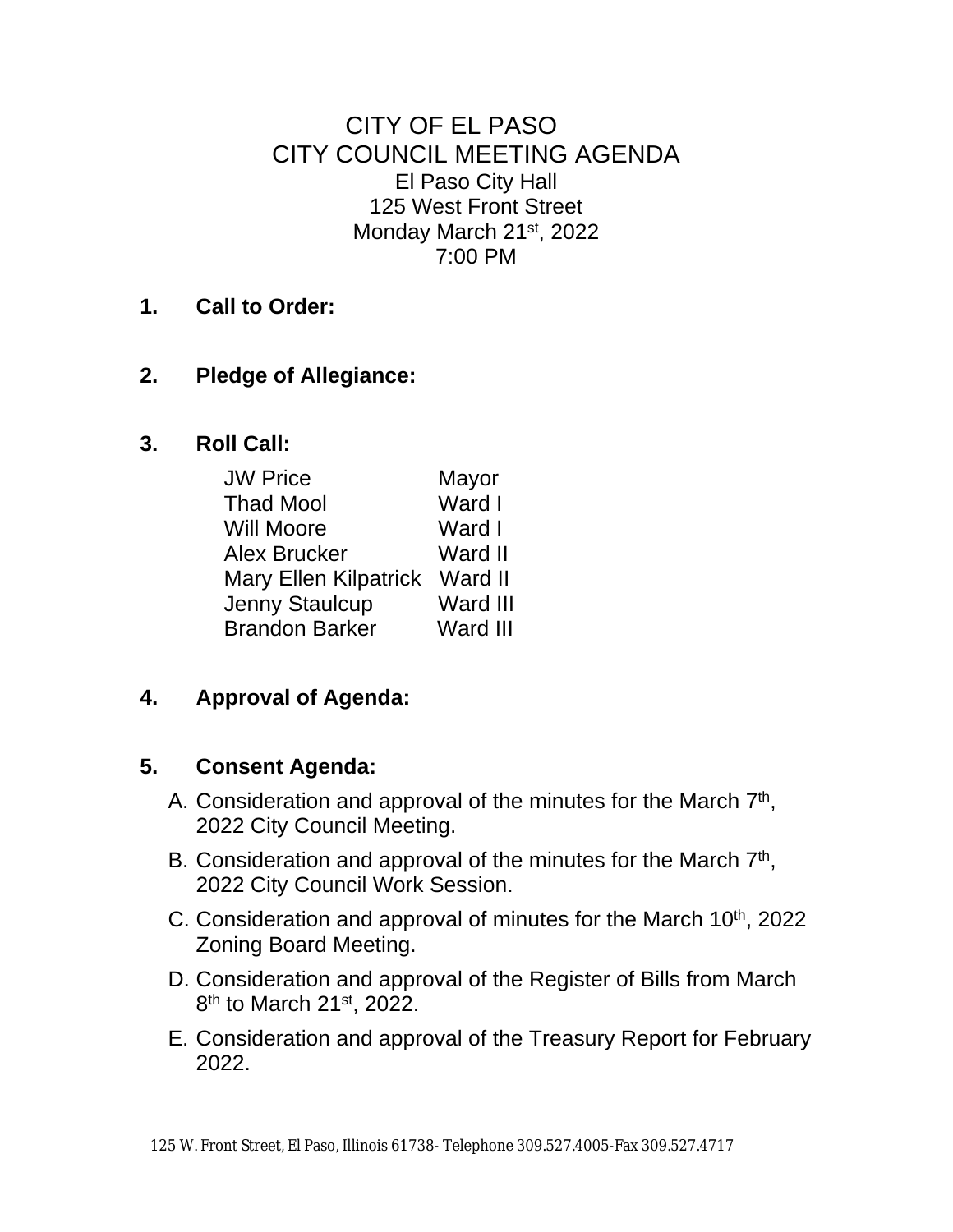#### **6. Public Comments:**

#### **7. New City Council Business:**

A. Open discussion with the Corn Fest Committee in reference to a funding request.

B. Review and possible approval of the Renewal of Liquor License for El Paso Antique Mall LLC. License class B, H, and I renewal.

C. Consideration and possible recommendation from the Zoning Board from March 10<sup>th</sup>, 2022. The recommendation is for Beck's Superior Hybrids Inc. located at 187 N. Fayette Street be allowed a variance to install solar panels 12 feet from the west property line. Under City Ordinance in Chapter 244-3 Solar Energy Code, section C(2)(c) setbacks, the personal solar energy system (PSES) shall maintain perimeter setbacks of no less than 30 feet. This property is zoned agriculture

D. Open discussion on a recreation building and the budget, with no action to be taken.

#### **8. Director of Public Service Report:**

- **9. Mayors Report:**
- **10. City Council Comments:**

#### **11. Staff Reports:**

- A. Police Chief
- B. Operations Supervisor
- C. Parks and Recreation Department